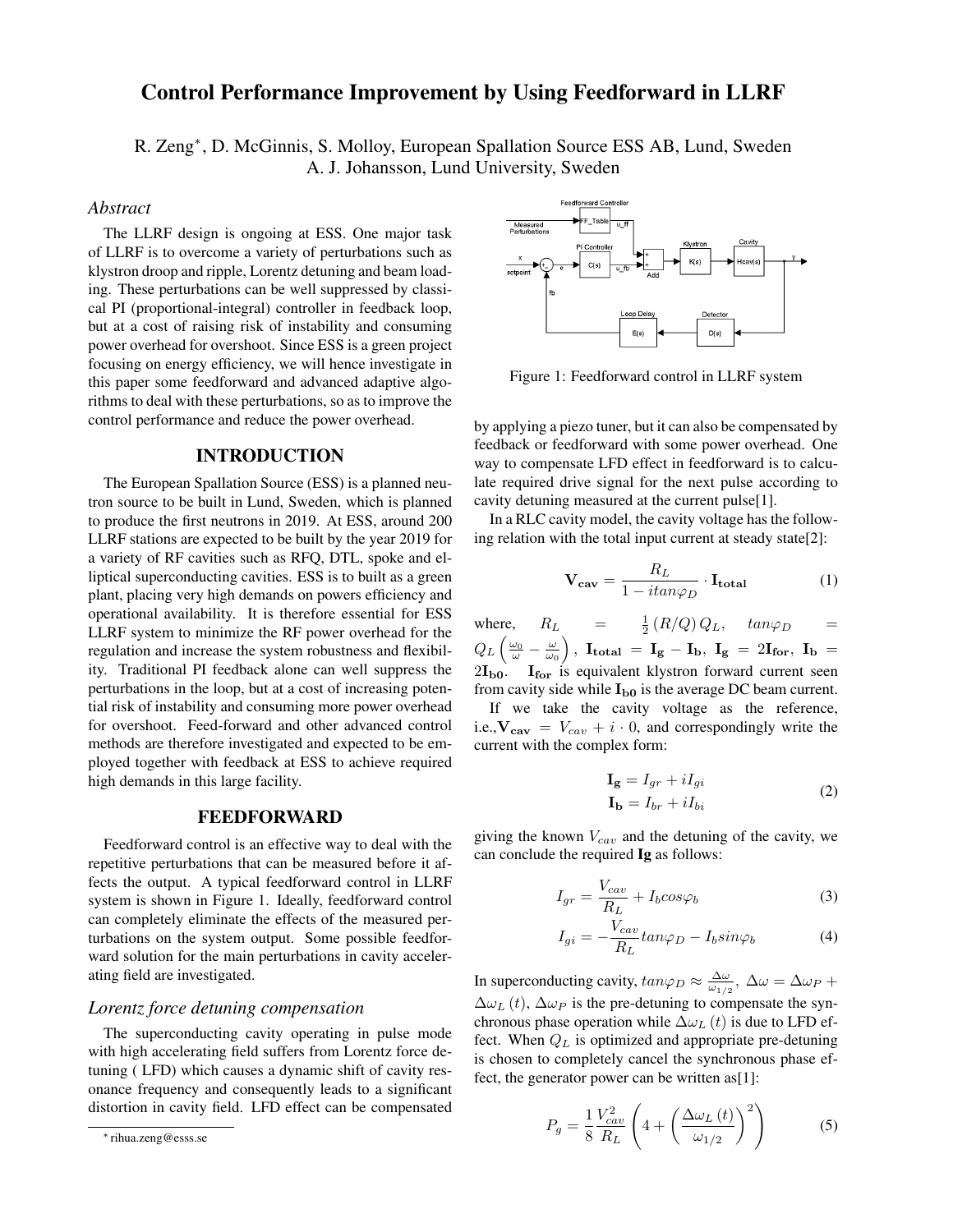Simulations on LFD compensation by feedforward have been done and the required power for compensation is shown clearly in left of Figure 2 . To make a comparison, a feedback with loop gain 100 and loop delay of 2  $\mu$ s is also introduced for LFD compensation which is shown in the right of Figure 2. There is obvious overshoot and more power consumption during the region of beam start and it gets worse as the loop gain and loop delay increase. It might help if we apply a lower loop gain feedback together with feedforward at the beginning of beam injection since feedforward can keep a flat field as well.



Figure 2: Cavity field control simulation: (a)with feedforward only, (b)with feedback and feedforward.

## *Klystron ripple compensation*

Some calculation and measurement shows that the klystron high cathode voltage droop and ripple of 1% induces more than 10° in klystron output phase and 1.25% in amplitude. At ESS, there might be potentially serious droop and ripple because of long RF pulse of more than 3 ms.The PI feedback loop can not well suppress the ripples with high amplitude and high frequency in klystron output, and it gets worse in normal conducting cavity[3]. The strict requirement on modulator output voltage variation thus needs to be applied to keep less ripple in klystron output, however, it might increase the design complexity and the cost of modulator. Feedforward is therefore under consideration to try to improve the performance, thereby relaxing the limits.

A straightforward and effective way to compensate the ripple by feedforward is to add the counteractive signal to the feedfroward table, which has the same frequency but the counter-phase ( 180° phase difference) with the ripple. The counteractive feedforward signal can be calculated by measuring the variations of the high voltage, and applying it in a klystron model. Figure 3 shows a simple block diagram of feedforward compensation for klystron ripple. As ESS has a high demand on efficiency, we probably cannot run the klystron far away from the saturation point. It is important to obtain an accurate klystron model from real measurement data as klystron will have non-linear characteristics in amplitude and phase saturation curves.

The result of the klystron ripple compensation at CESR shows that feedforward control reduces the ripple by more



Figure 3: Feedforward control for klystron ripple

than one order of magnitude[4].

#### *Klystron linearization*

Klystrons in most accelerators are typically run far below saturation in a linear region of operation in order to facilitate the feedback regulation of the phase and the amplitude of the fields in the cavities, but at a cost of reduced efficiency. Within the ESS project which emphasizes the power efficiency, we will look into and test the use of linearization techniques to reduce power overhead for LLRF control. There are various kinds of methods to implement linearization for klystron, but the digital predistortion method appears to be the most promising linearization technique for the accelerator cavity application with narrow bandwidth and high gain requirement.

Predistortion linearization technique to some extent is a kind of feedforward method. Figure 4 shows a typical predistortion linearization technique for power amplifier in communication system. It is realized by introducing a predistorter block having the inverse nonlinear characteristics of the klystron to compensate the non-linearization. Digital predistortion method is of high flexibility and precise linearization, but needs careful and adequate measurements of the characteristics of the klystron in order to calculate the accurate coefficients of the linearization table.



Figure 4: Typical predistortion linearization scheme[5]

#### *Beam loading compensation*

Feedforward control is not only used for improving the system performance such as decreasing the power overhead for overshoot and reducing potential instability in feedback loop, but a necessary tool in some case to eliminate the repetitive perturbation which is caused due to feedback or can not be suppressed by feedback. An common perturbation of this kind can be seen at the first several ten microseconds of beam loading in pulsed mode operation, where obvious error or even oscillation is caused due to the delay and high gain in feedback loop .

A straightforward way for this repetitive error is to generate an opposite error signal  $-e(t)$  from proper feedforward input signal  $u_{ff}(t)$  to cancel the original error  $e(t)$  in